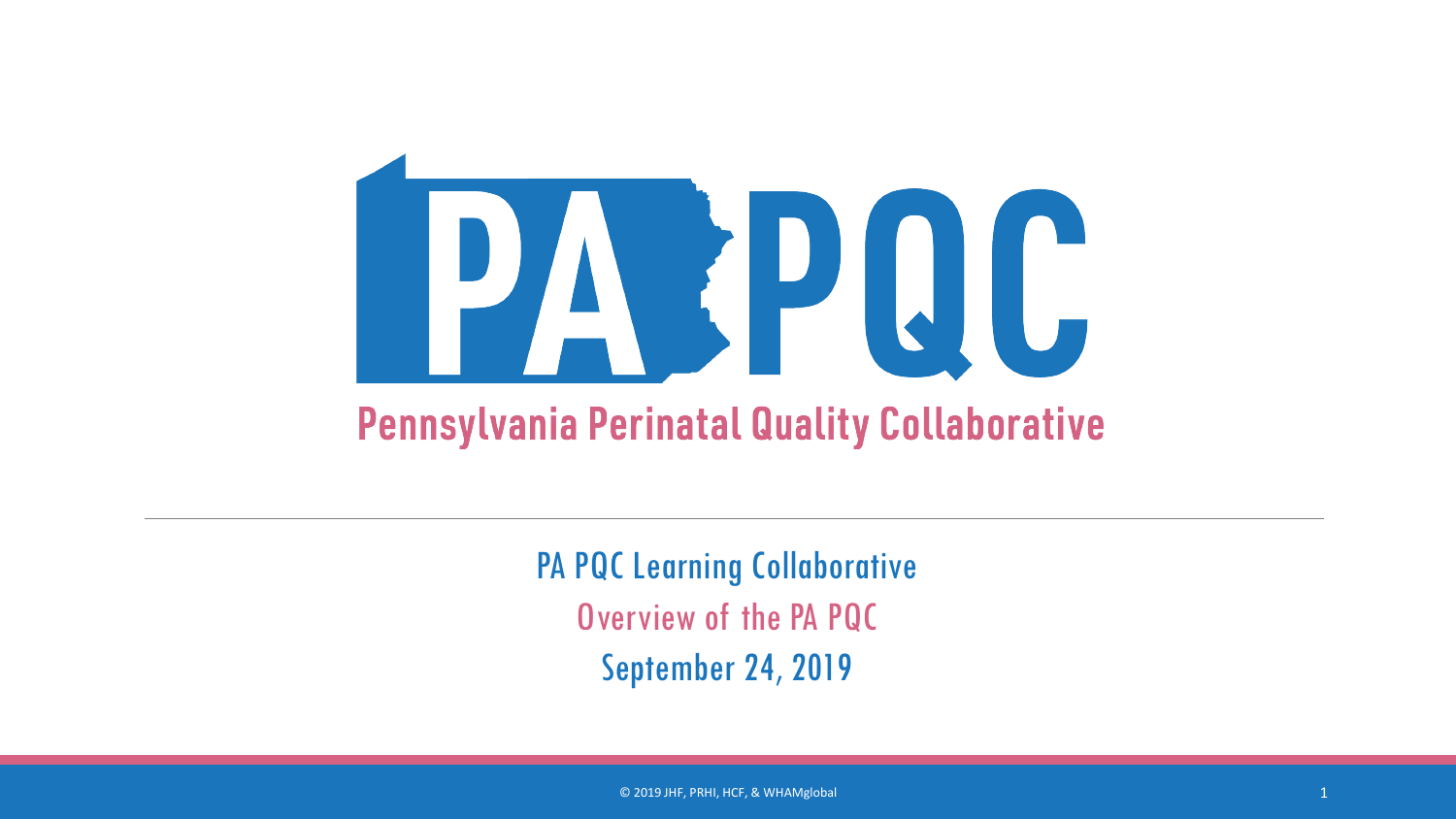## Jewish Healthcare Foundation

*JHF and its operating arms are helping to facilitate the PA PQC*

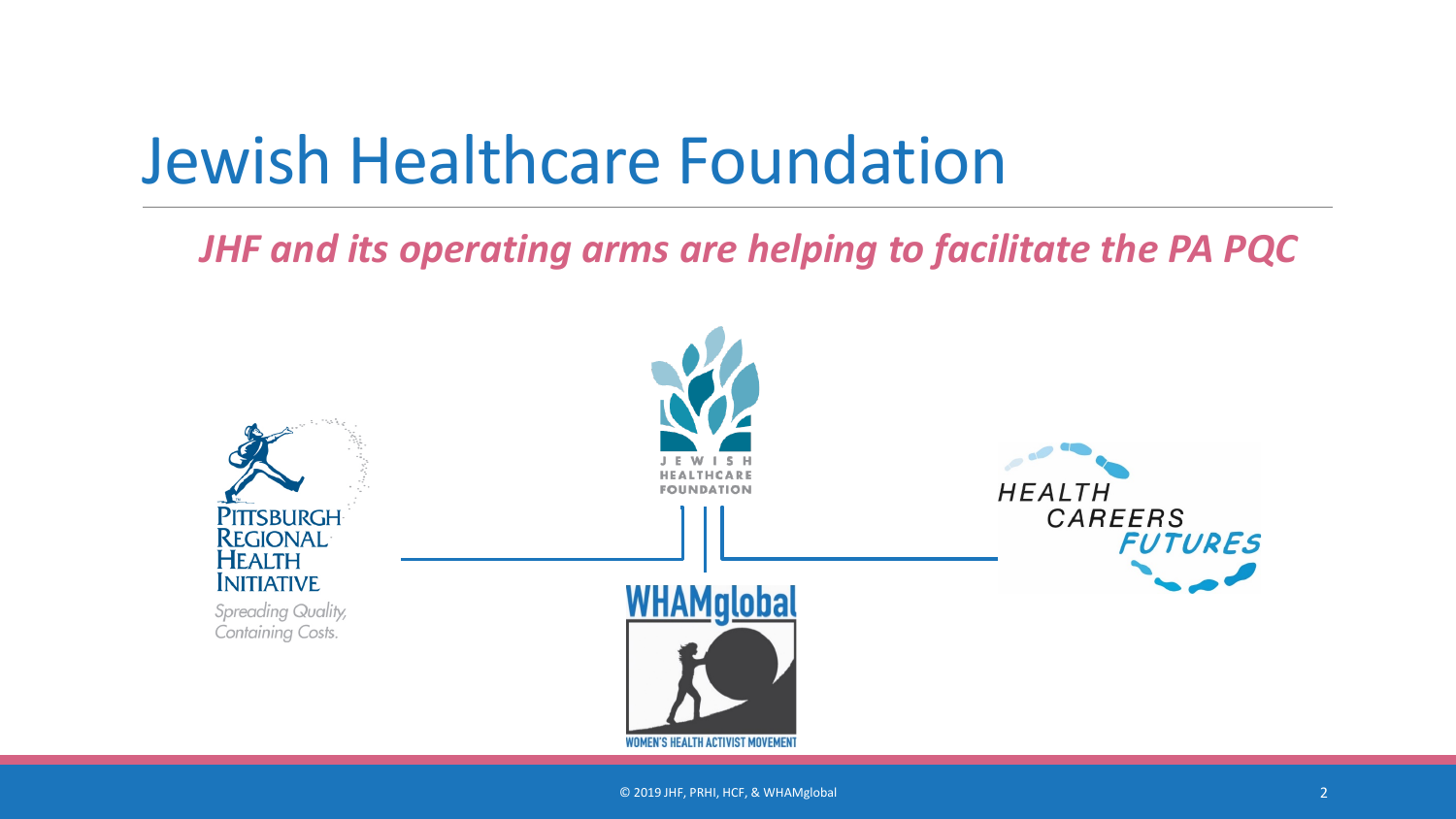# PA PQC Support Partners

*Funded by the Wolf Administration and the Henry L. Hillman Foundation*



THE HEALTH CARE IMPROVEMENT FOUNDATION Building Partnerships For Better Health Care

*Additional Facilitation for Learning Collaboratives & Quality Improvement*



*Online Data Submission Portal and Dashboards*



*VON NAS Universal Training Program and VON Days Audit*



Northeastern Pennsylvania Perinatal Quality Collaborative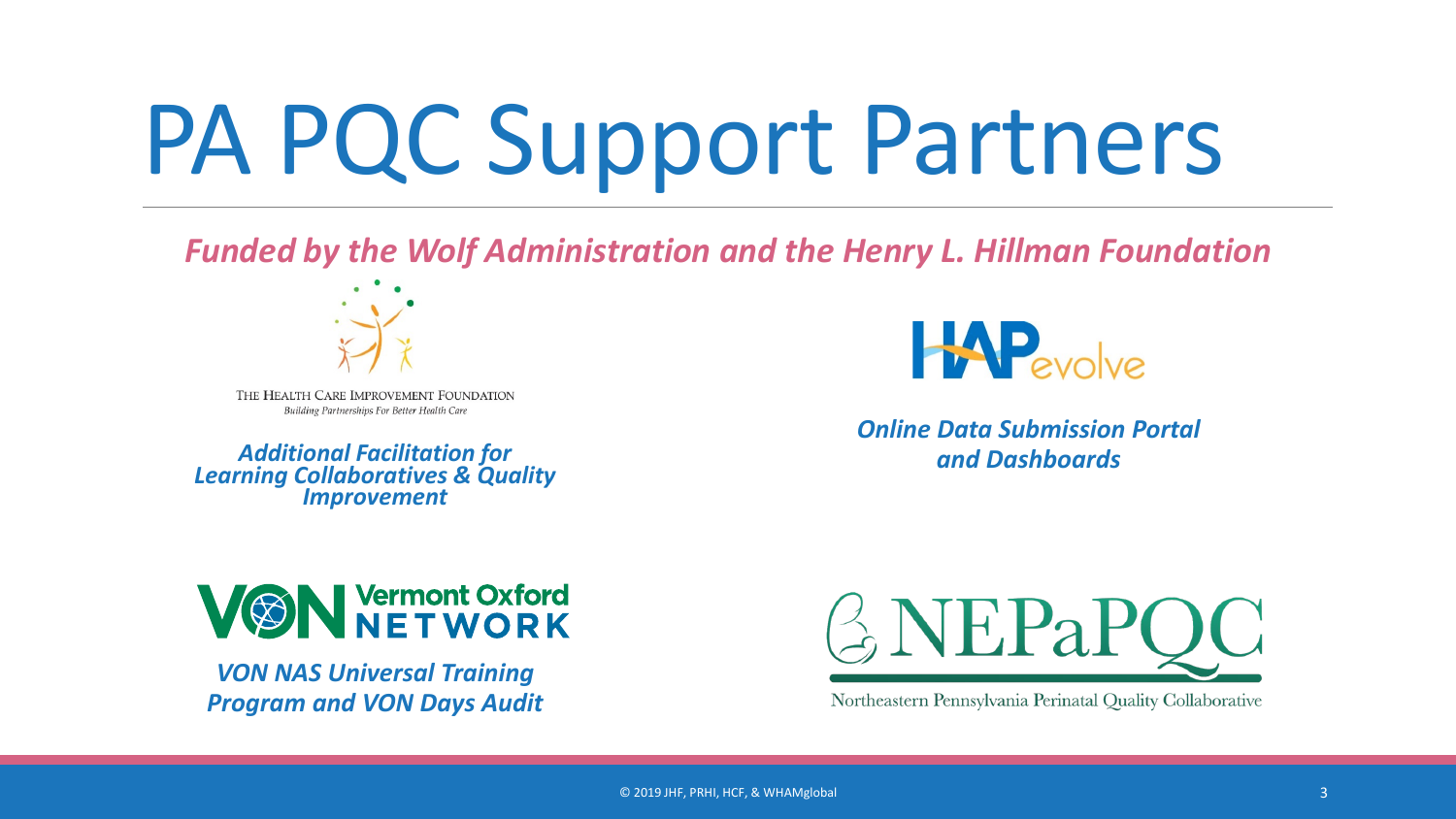#### The PA PQC is Building on Statewide **Efforts**

- Premie Network and AAP
- West Chester University Pilot Study with the Vermont Oxford Network (VON)
- PA PQC Task Force
	- Facilitated by March of Dimes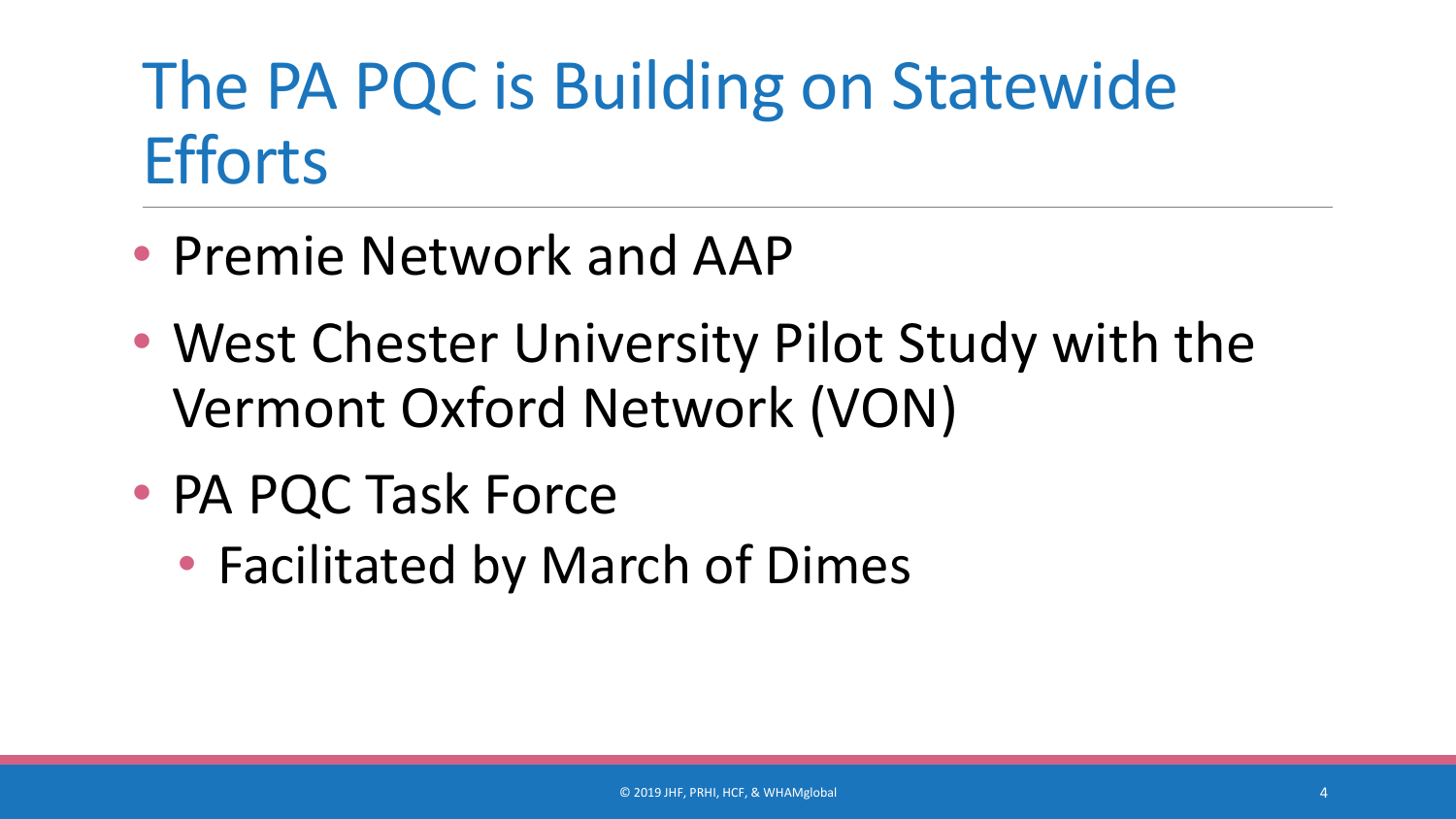### **The PA PQC is designed to help birth sites and NICUs drive improvement and adopt standards of care towards the three aims**

### **If the PA PQC does not help your team do this, let us know**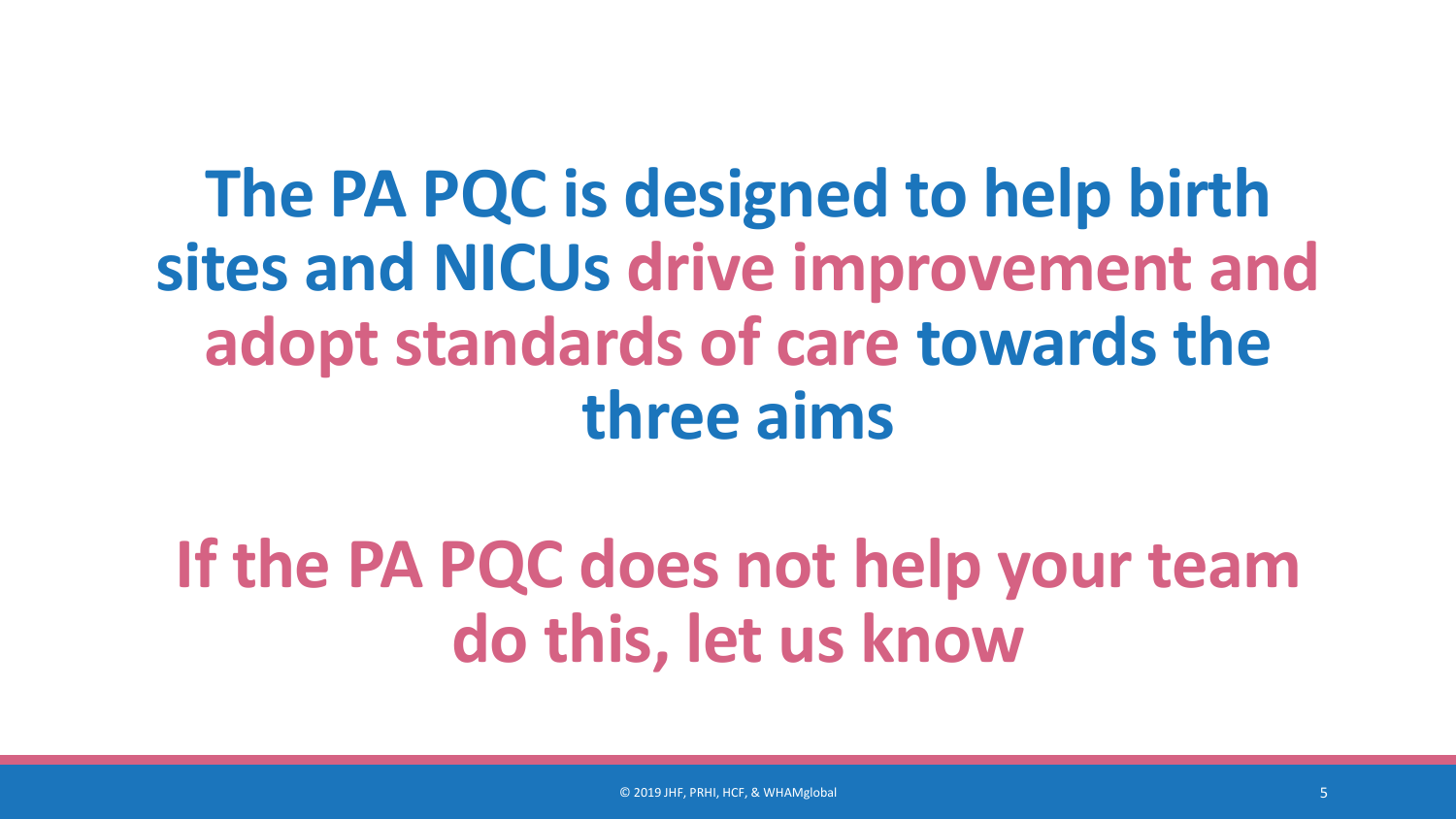#### PA PQC Aims

- $\checkmark$  Reduce maternal mortality and morbidity
- $\checkmark$  Improve Identification of and Care for Pregnant and Postpartum Women with Opioid Use Disorders (OUD)
- $\checkmark$  Improve Identification of and Care for Opioid-Exposed Newborns (OEN)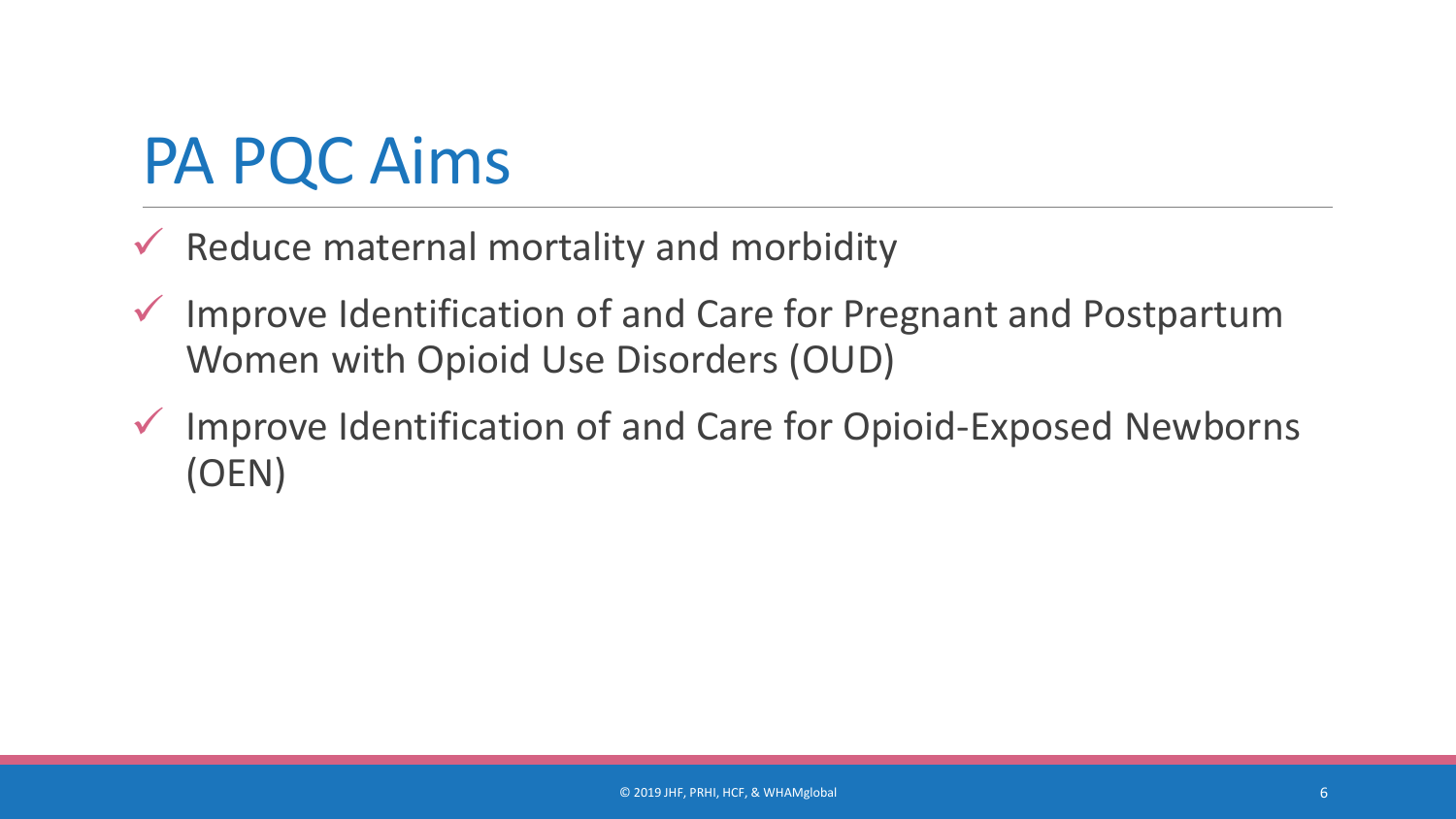## PA PQC is Leveraging Statewide Efforts

 Coordinates with DOH's, DHS', and DDAP's Multi-Disciplinary Workgroup on Infants with Substance Exposure (MDWISE) to disseminate guidelines (e.g., Plans of Safe Care)

▶ Serves as an action arm of the PA DOH Maternal Mortality Review Committee (MMRC)

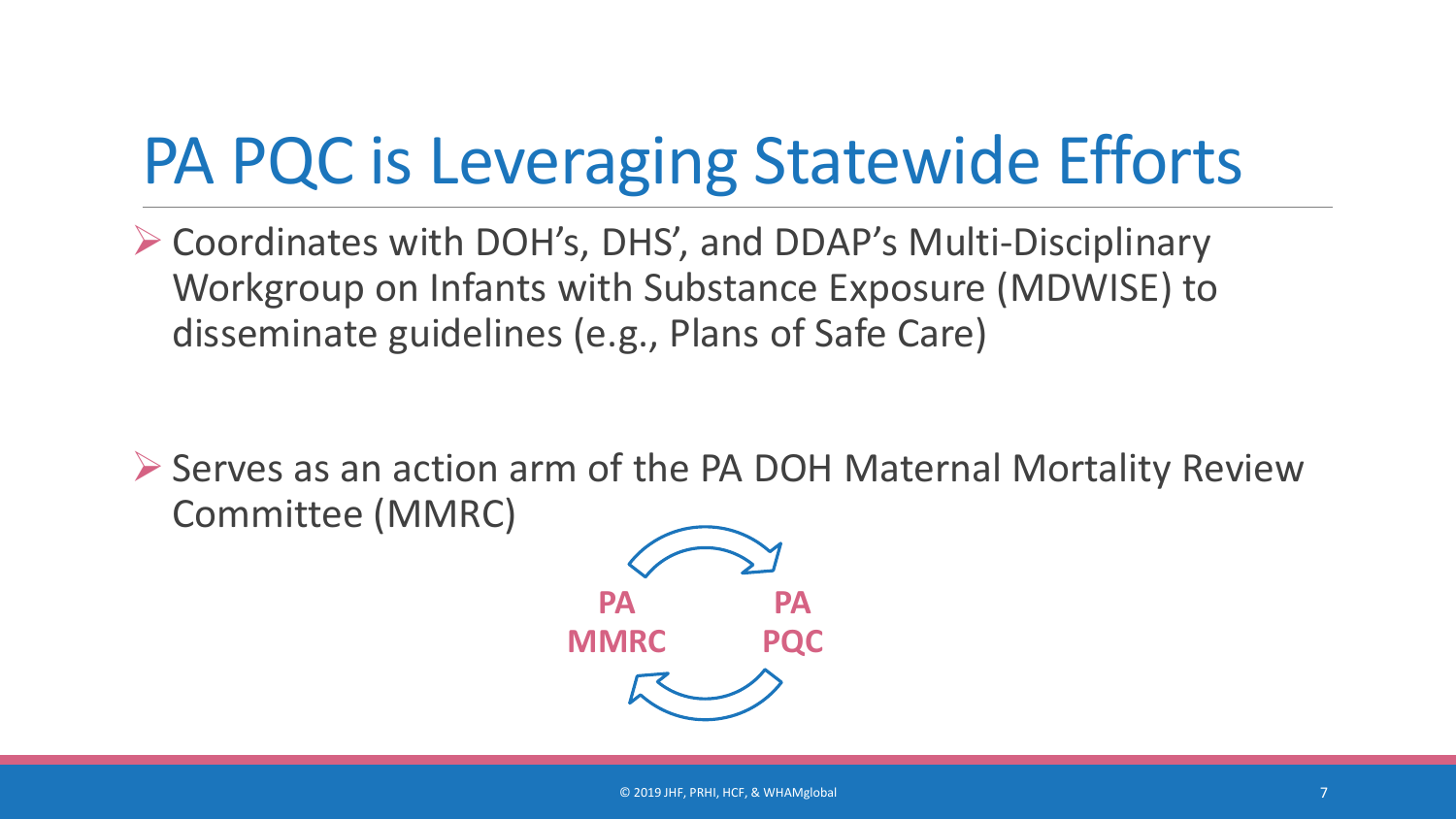

# **60** birth sites **11** health plans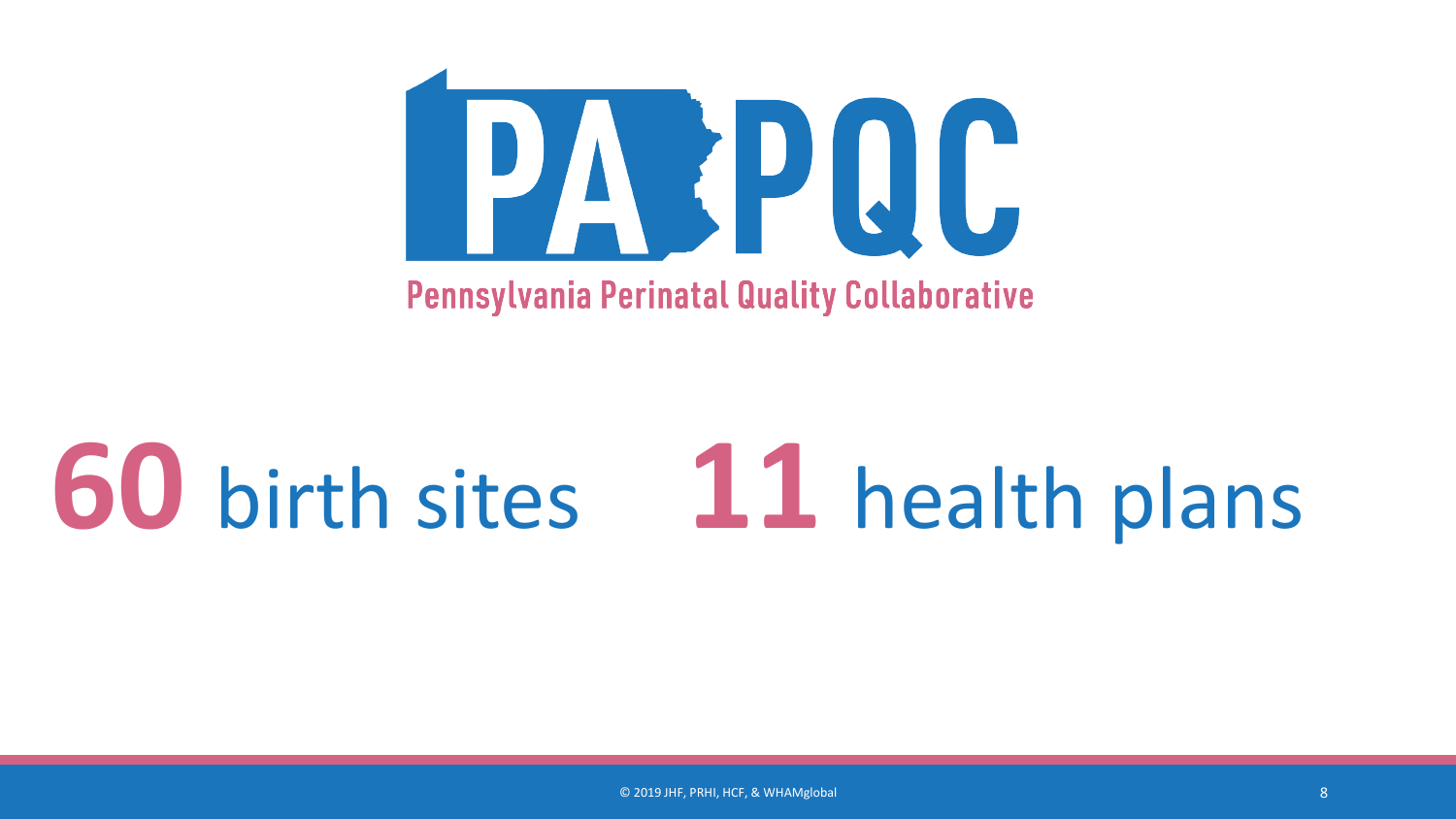#### New PA PQC Sites – Welcome!

- Crozer-Keystone Health System
	- ▶ Crozer-Chester Medical Center
	- ▶ Delaware County Memorial Hospital
- ▶ Doylestown Hospital
- ▶ Einstein Medical Center Montgomery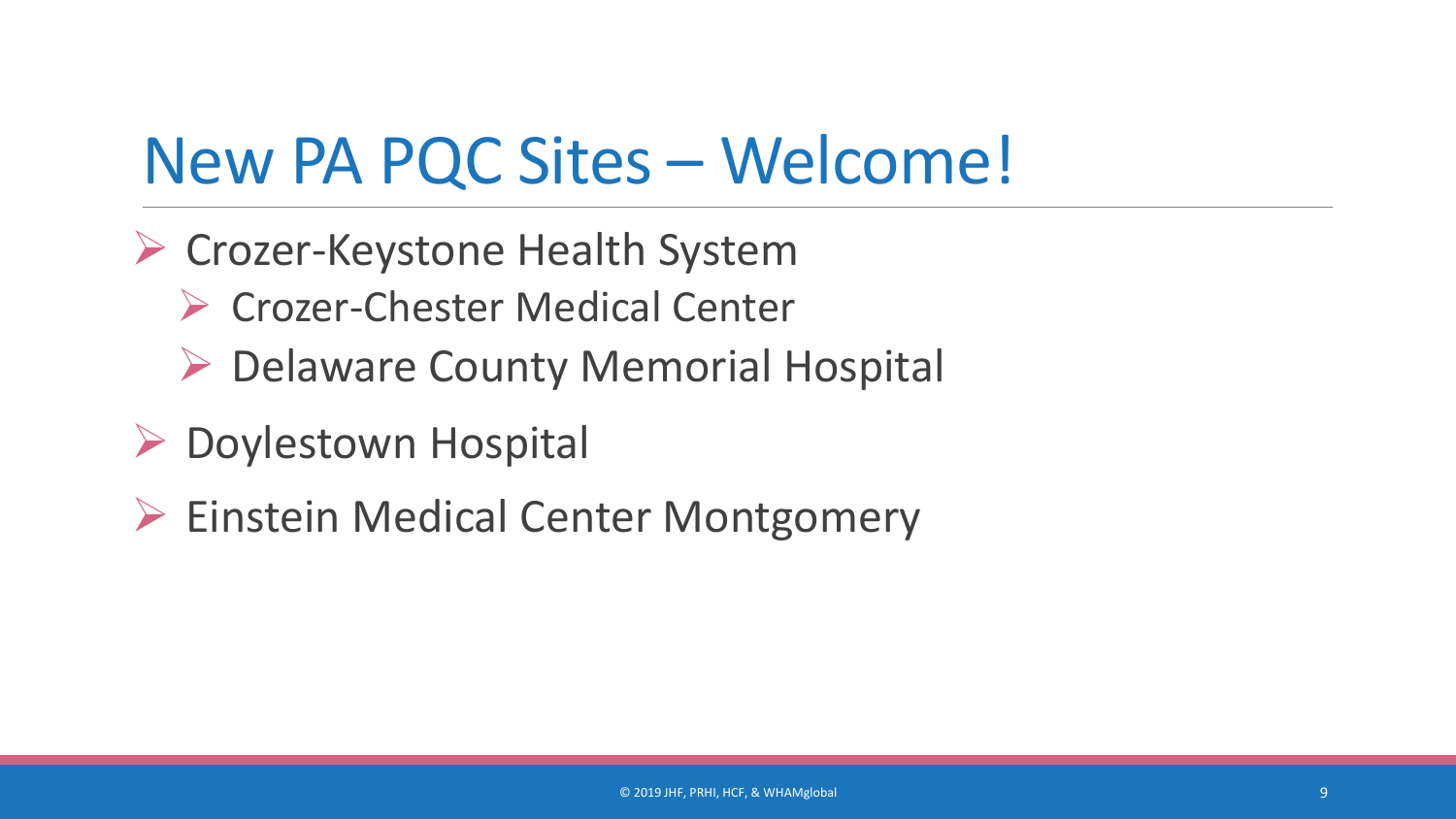#### Journey through the PA PQC

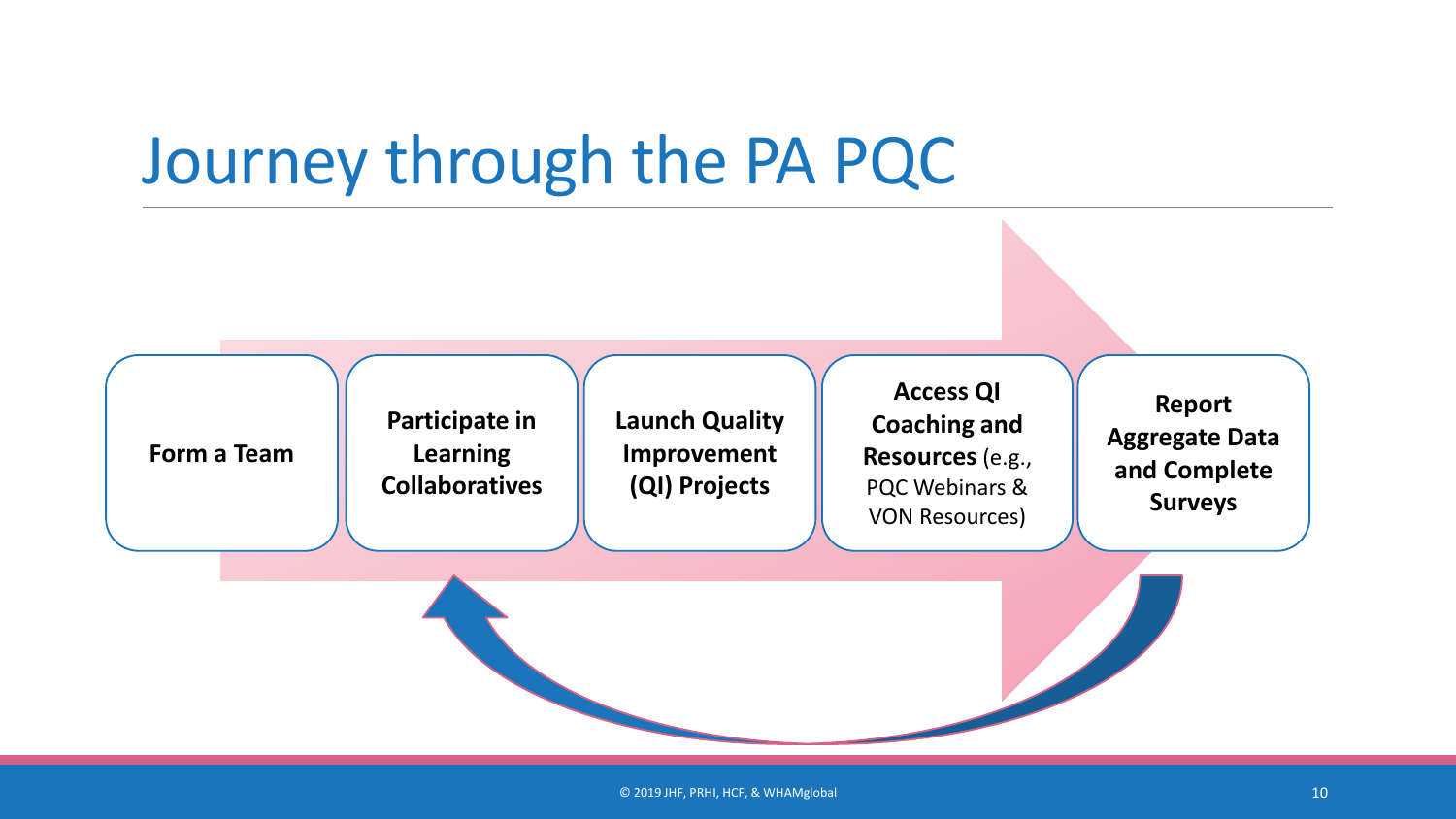## A Great Resource for Your Team: PA PQC QI Coaching

#### *In collaboration with your team, the coach:*

- Coaches teams on how to apply QI concepts, methods, and tools
- Facilitates structured development of your team's QI plan
- Provides feedback on QI plans (including challenges)
- Discusses data collection approaches
- Connects teams to PQC materials and resources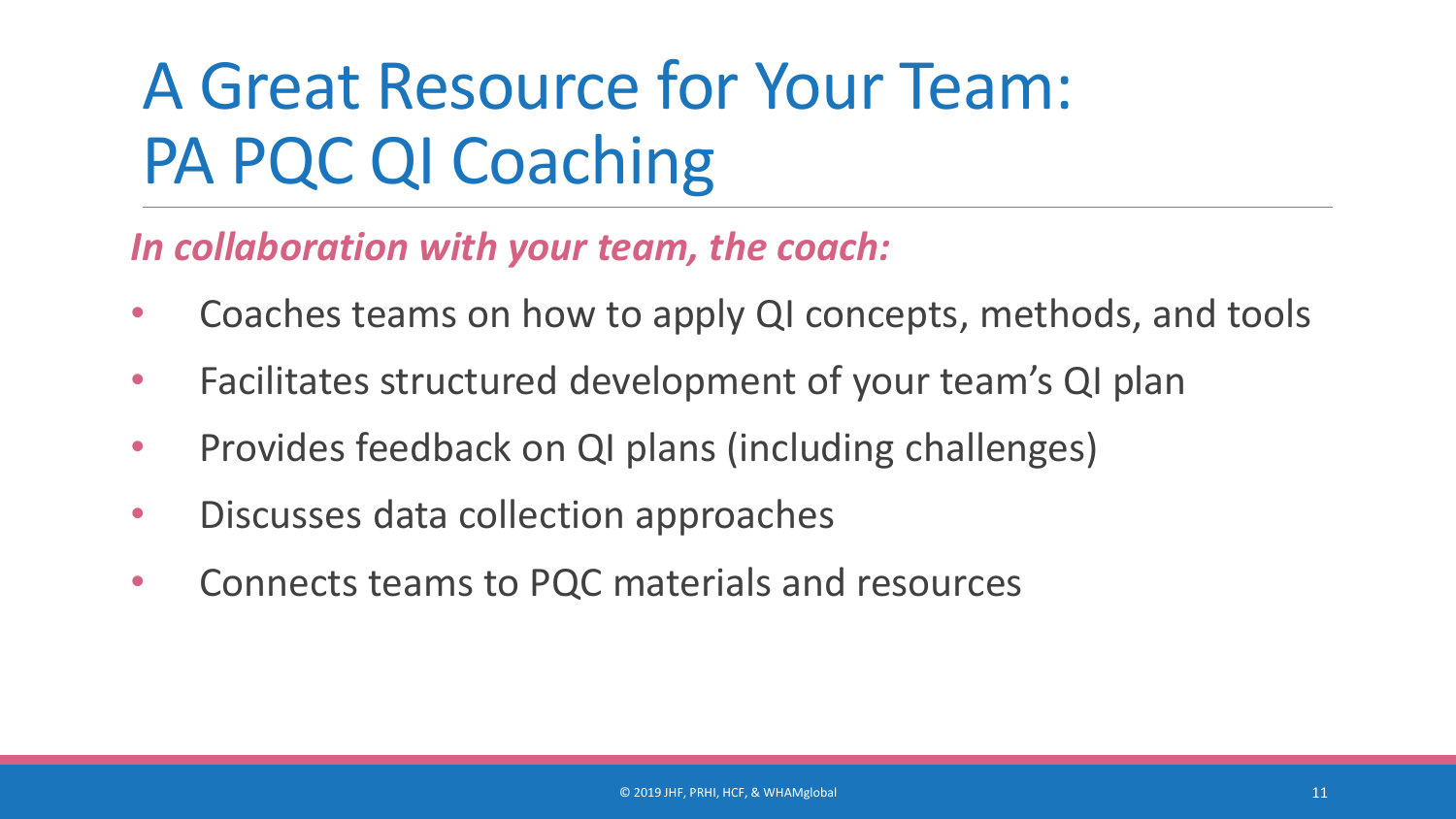### Logistics and Reminders

- **If you have questions or feedback about the PA PQC,** please visit the registration table during breaks and lunch (copies of FAQs are available)
- **Register for the PA PQC Key Intervention Webinar on Immediate Access to Postpartum LARC on 11/18 from 10 am to 11 am:**  https://www.whamglobal.org/member-content/register-for-sessions
	- Speaker: Sara Horvath, MD, Darney/Landy Fellow, ACOG
- **Register for the 12/11 PA PQC Learning Collaborative no later than 2 WEEKS prior to the session**: https://www.whamglobal.org/member-content/registerfor-sessions
- **Complete PA PQC MM, OUD, and NAS Surveys for April through September in October:** https://www.whamglobal.org/data-collection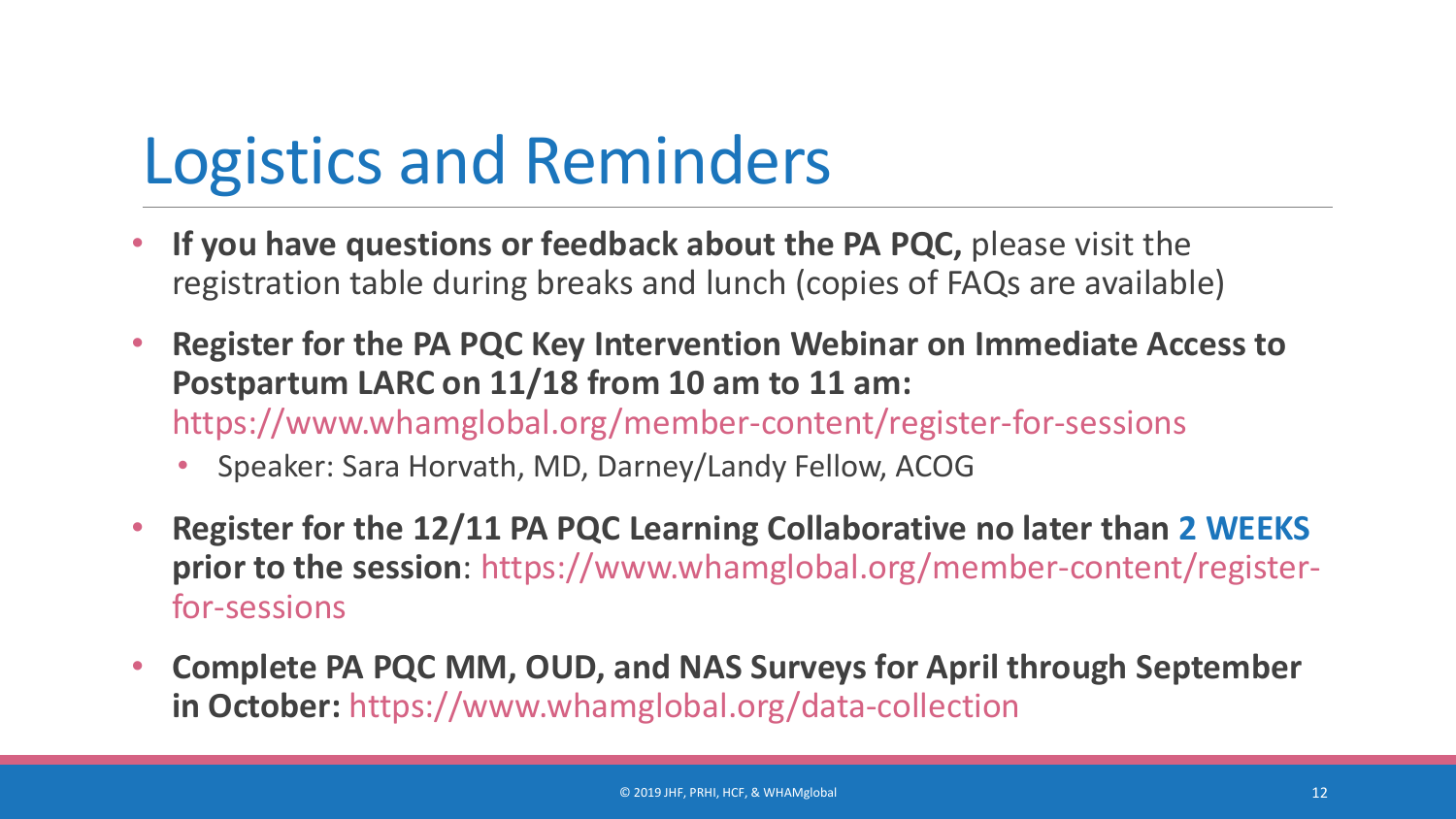### Reminder about VON Day Audits

- If your PA PQC site registered to participate in the VON Day Quality Audits via the PA PQC:
	- Sites will submit 4/1/19 to 6/30/19 data during the 10/21/19 to 10/25/19 period
	- Sites will submit follow-up date in October 2021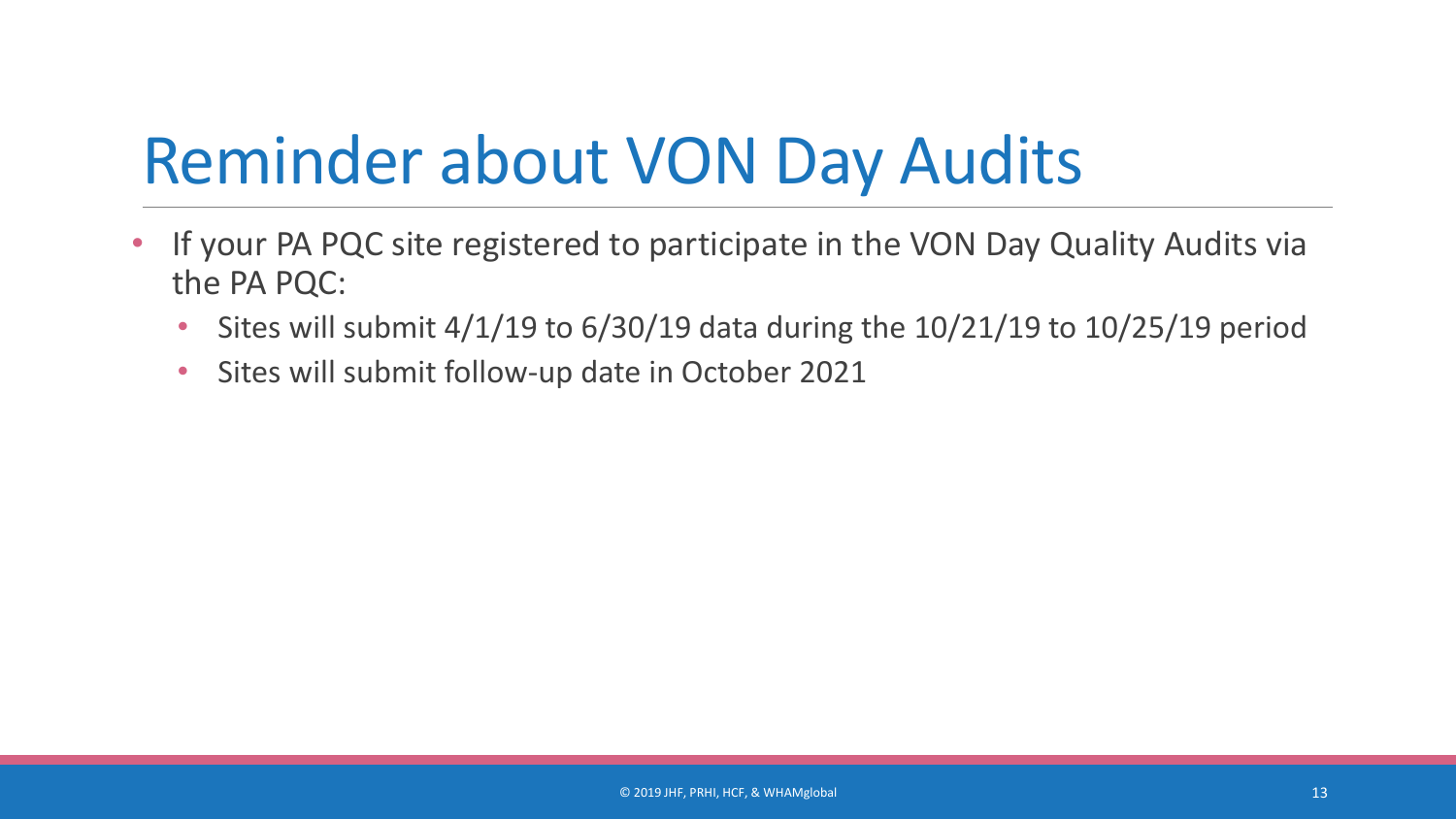**View PA PQC's Goals and Examples of Key Interventions**  **Join the PA PQC as a Birth Site/NICU or Health Plan**

**Register for and Access Materials from Learning Collaboratives and Webinars**

**Access Guides and Toolkits for the PA PQC's Goals**

PATPUC Focus Areas Get Involved Media Events Data Resources Contact WHAMglobal +

**We updated the PA PQC website based on your feedback**

#### **whamglobal.org/papqc**

**A PAIC** Pennsylvania Perinatal Quality Collaborative

**PA PQC** Pennsylvania Perinatal **Quality Collaborative** 

The PA PQC is working to reduce maternal mortality and improve care for pregnant and postpartum women and newborns affected by opioids.

The PA POC is administered by the Jewish Healthcare Foundation and WHAMglobal, and it is affiliated with the Northeast PQC (NEPaPQC)

The Pennsylvania Perinatal Quality Collaborative (PA PQC) was launched in April 2019, with a focus on reducing maternal mortality and improving care for pregnant and postpartum women and newborns affected by opioids. Over 40 birth sites and NICUs and over 10 health plans across the Commonwealth are actively identifying perinatal processes that need to be improved and quickly adopting best practices to achieve the common aims around maternal Opioid Use Disorder (OUD), Neonatal Abstinence Syndrome (NAS), and maternal mortality. Please click the links below to view the PA PQC's Driver Diagrams for these focus areas.

- . OUD Driver Diagram
- · NAS Driver Diagram
- Maternal Mortality Driver Diagram

For an overview of the PA PQC, please view this brief and the Frequently Asked Questions (FAQs).

#### **Examples of New Content**

- **QI Resources SUD Screening Webinar**
- **Patient and Family Engagement Webinar**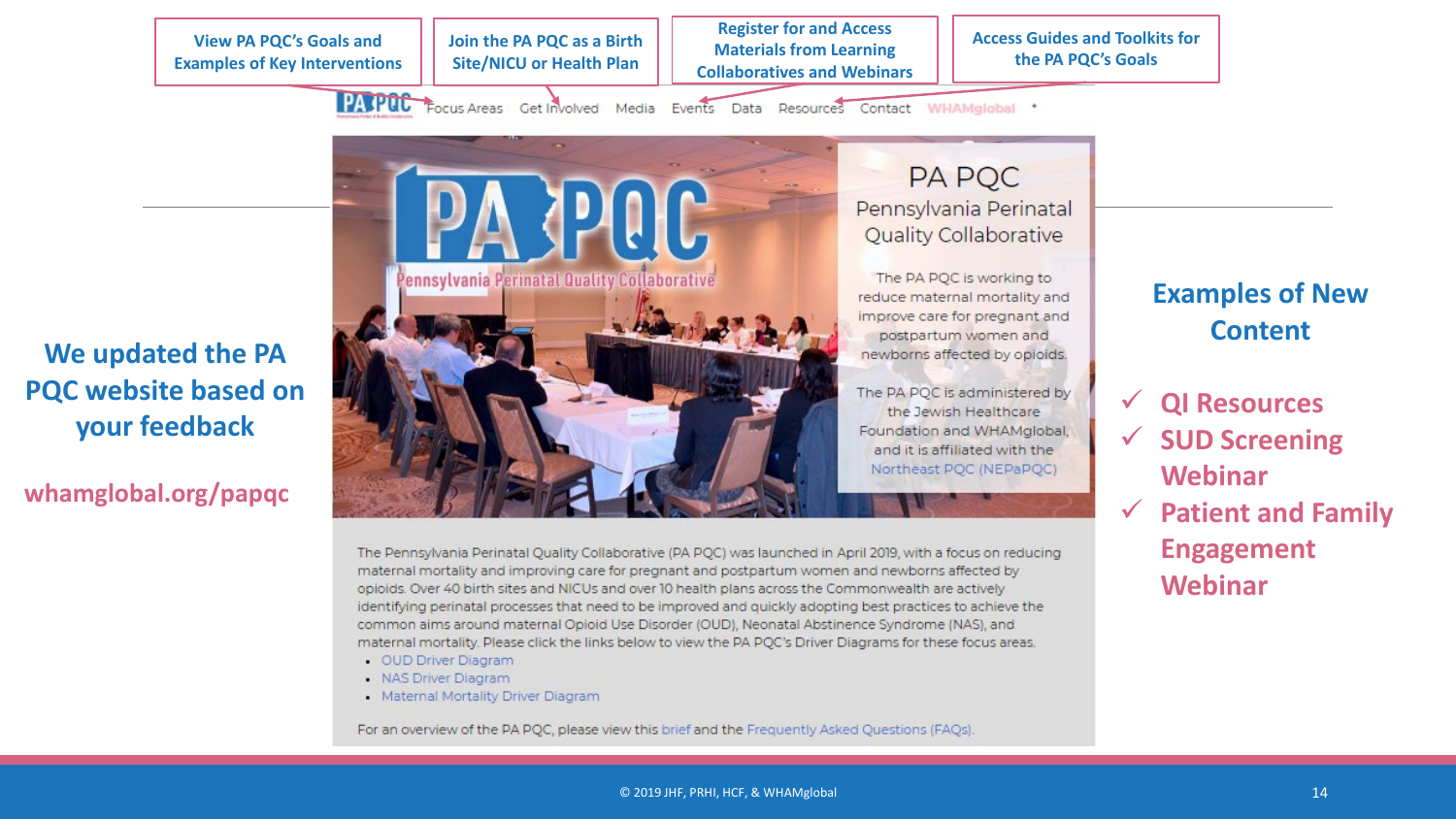# Goals for the Day

Robert Ferguson, MPH Jewish Healthcare Foundation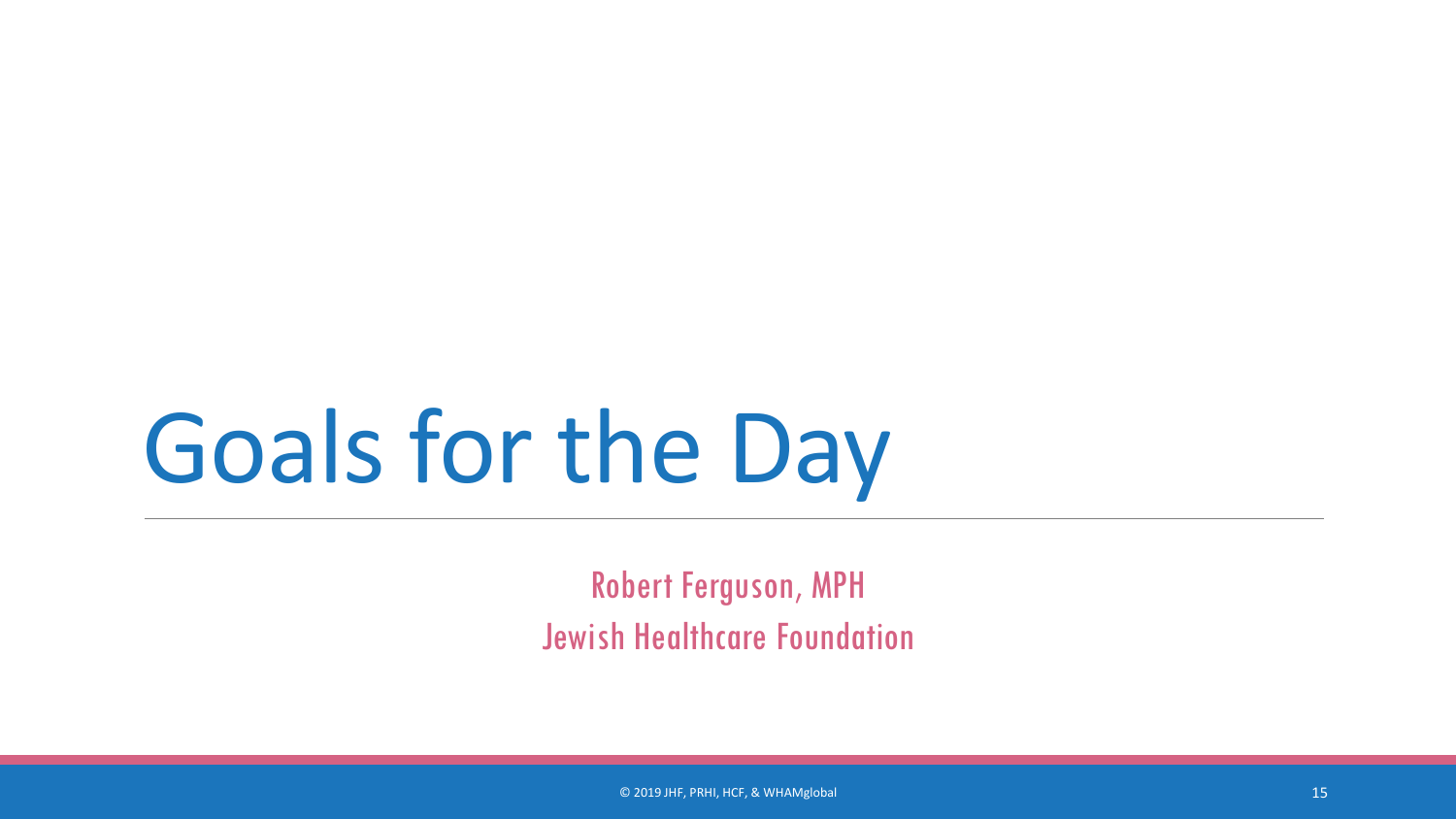## Learning Objectives

- 1. Identify how to work with community-based resources in Pennsylvania on PA PQC goals and quality improvement plans
- 2. Describe how other PA PQC sites are implementing quality improvement projects towards the collective aims of the PA PQC
- 3. Describe the provider's and patient's perspectives and experiences with maternal OUD care
- 4. Discuss how to engage women with OUD in prenatal care by addressing bias and being non-judgmental
- 5. Describe how to perform multidisciplinary system-level reviews on all cases of severe maternal mortality and regular formal debriefs after cases with major complications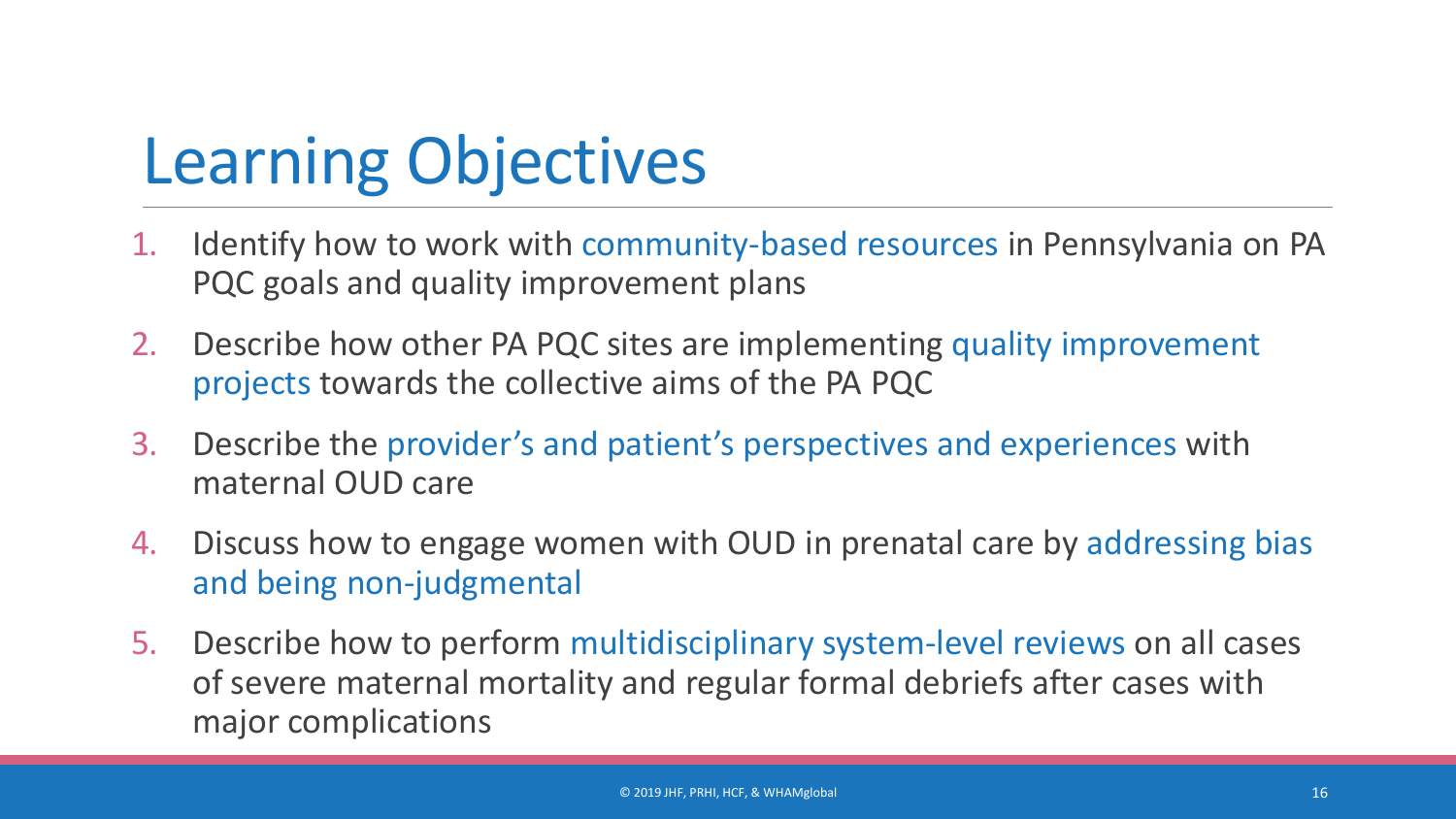### Learning Objectives (cont.)

- 1. Discuss key interventions with peers for:
	- 1. adopting the Eat, Sleep, Console Care Tool for NAS
	- 2. implementing Plans of Safe Care guidance;
	- 3. adhering to post-partum hemorrhage protocols;
	- 4. adopting post-partum hypertension protocols in the ED; and/or
	- 5. reducing time to severe hypertension treatment
- 2. Identify next steps for your PA PQC team's QI plans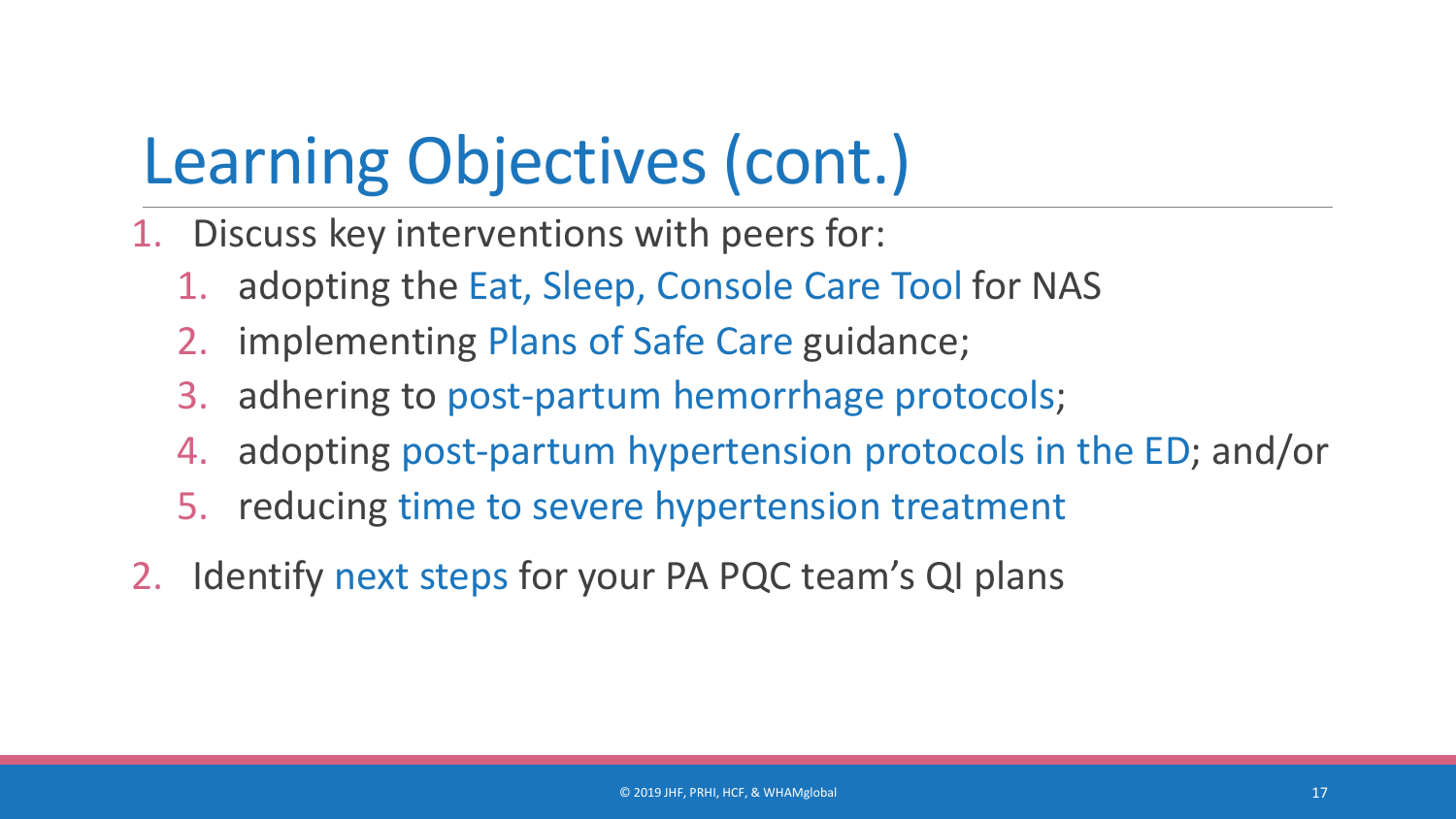### We designed this session based on:

#### **PA PQC's Driver Diagram**

#### **Your quality improvement projects**

#### **Your suggestions from the June PA PQC session**

- $\triangleright$  Pair people with similar challenges/successes
- $\triangleright$  Focus on "how to" information for MDWISE / Plans of Safe Care
- $\triangleright$  Involve community based organizations
- Add breakouts on Eat Sleep Console (NAS), hypertension, and hemorrhage

#### **Improvement opportunities you raised in past PA PQC Knowledge Cafés**

Post-partum hypertension protocols in the ED

#### **Findings from your baseline PA PQC surveys:**

- $\geq$  12% of sites had a process in place to provide ongoing OUD sensitivity training
- Average of 51% of nurses at sites completed training on validated assessments for NAS
- $\geq$  60% of sites developed a Plan of Safe Care for all pregnant women with OUD prior to discharge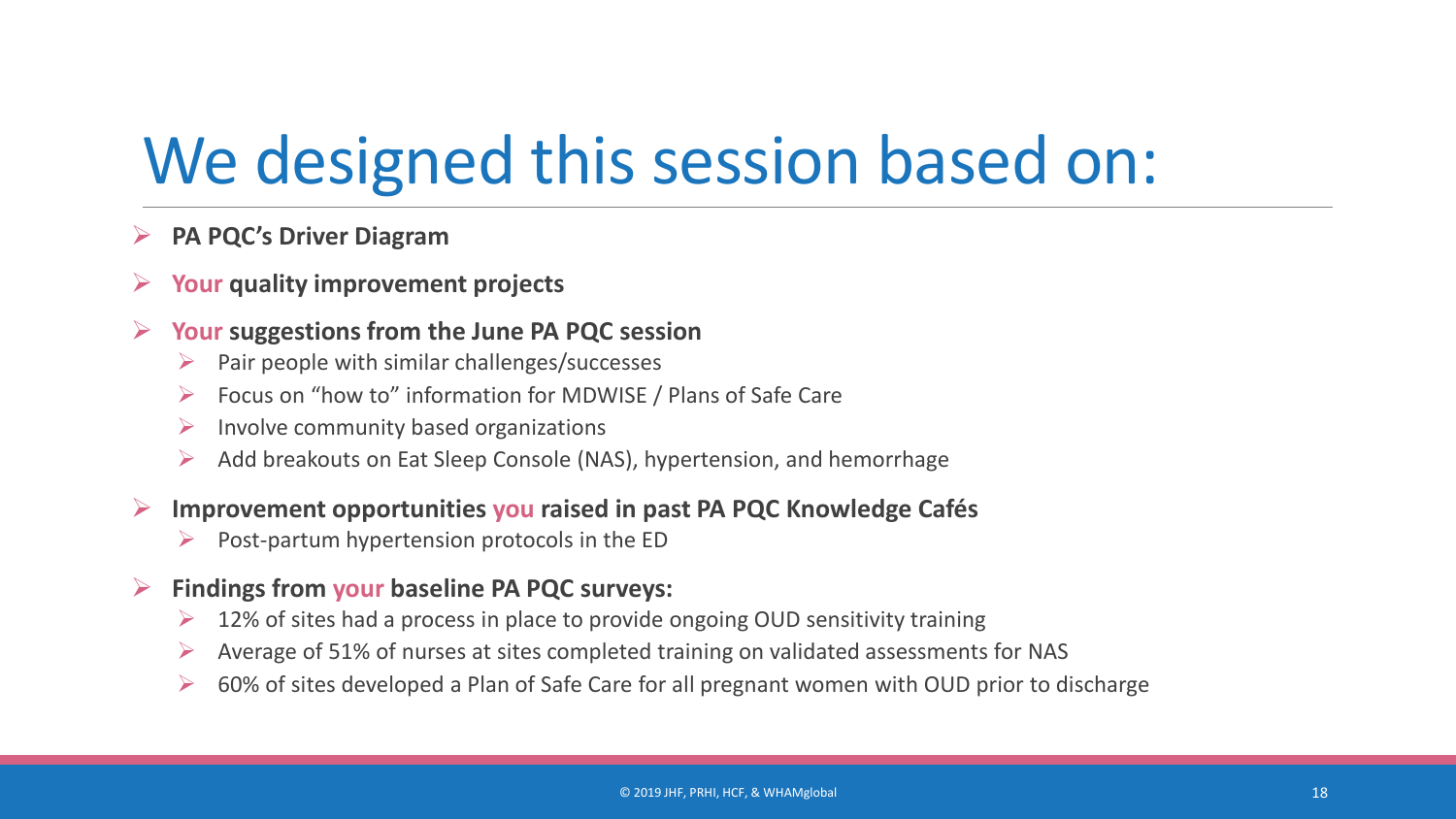# Continuing Education Information

**5.5 contact hours of continuing education (CNE, CME)** will be awarded to participants that attend the session and complete the evaluation.

Other disciplines may use the certificate for state or national organizations. Please refer to your state regulations.

The Jewish Healthcare Foundation is an approved provider of continuing nursing education by the Pennsylvania State Nurses Association, an accredited approver by the American Nurses Credentialing Center's Commission on Accreditation.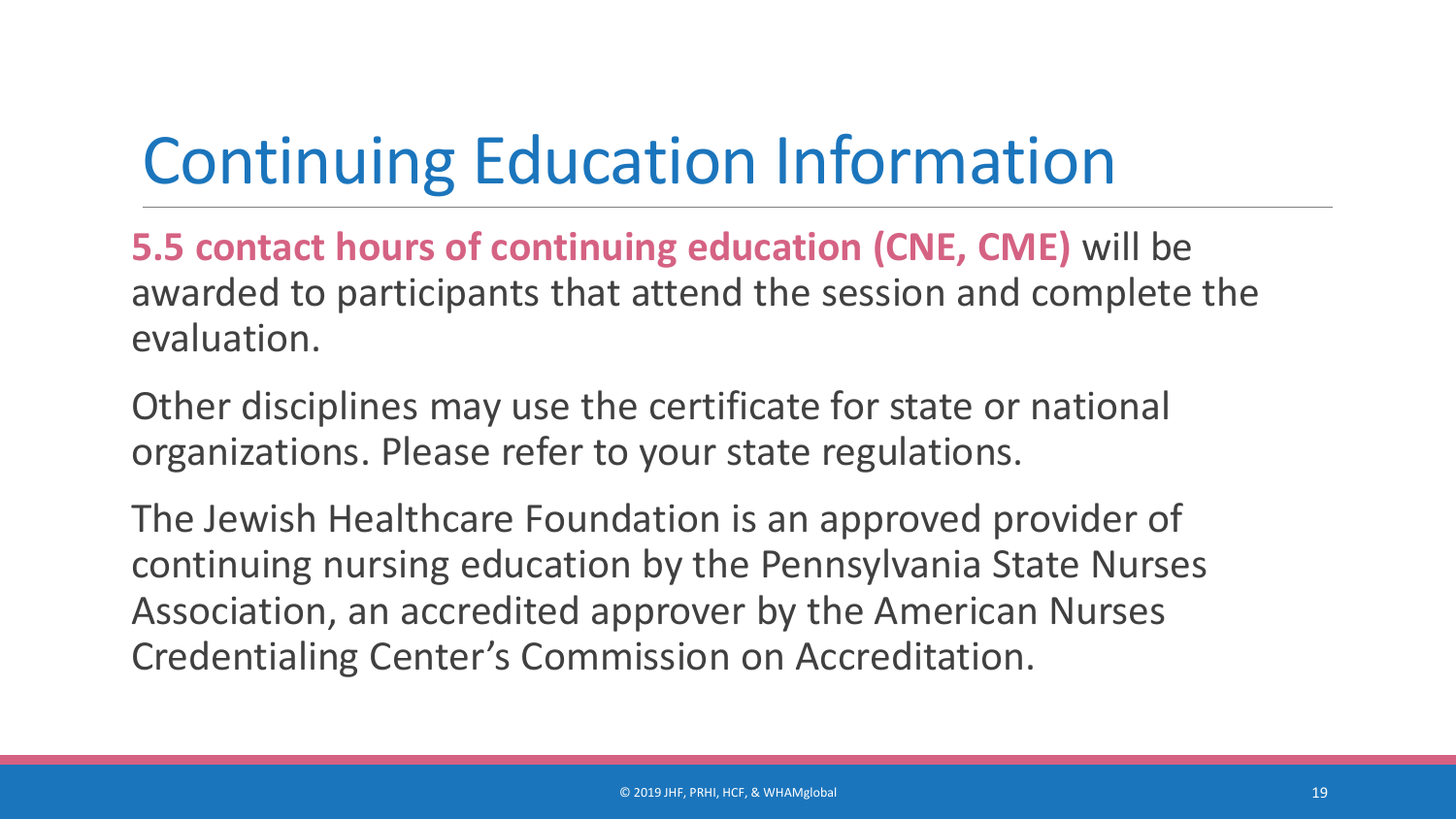## Continuing Education Information

This activity has been planned and implemented in accordance with the accreditation requirements and policies of the **Accreditation Council for Continuing Medical Education (ACCME)** through the joint providership of University of Pittsburgh School of Medicine and the Jewish Healthcare Foundation. The University of Pittsburgh School of Medicine is accredited by the ACCME to provide continuing medical education for physicians.

The University of Pittsburgh School of Medicine designates this live activity for a maximum of **5.5 AMA PRA Category 1 Credits™**. Physicians should claim only the credit commensurate with the extent of their participation in the activity.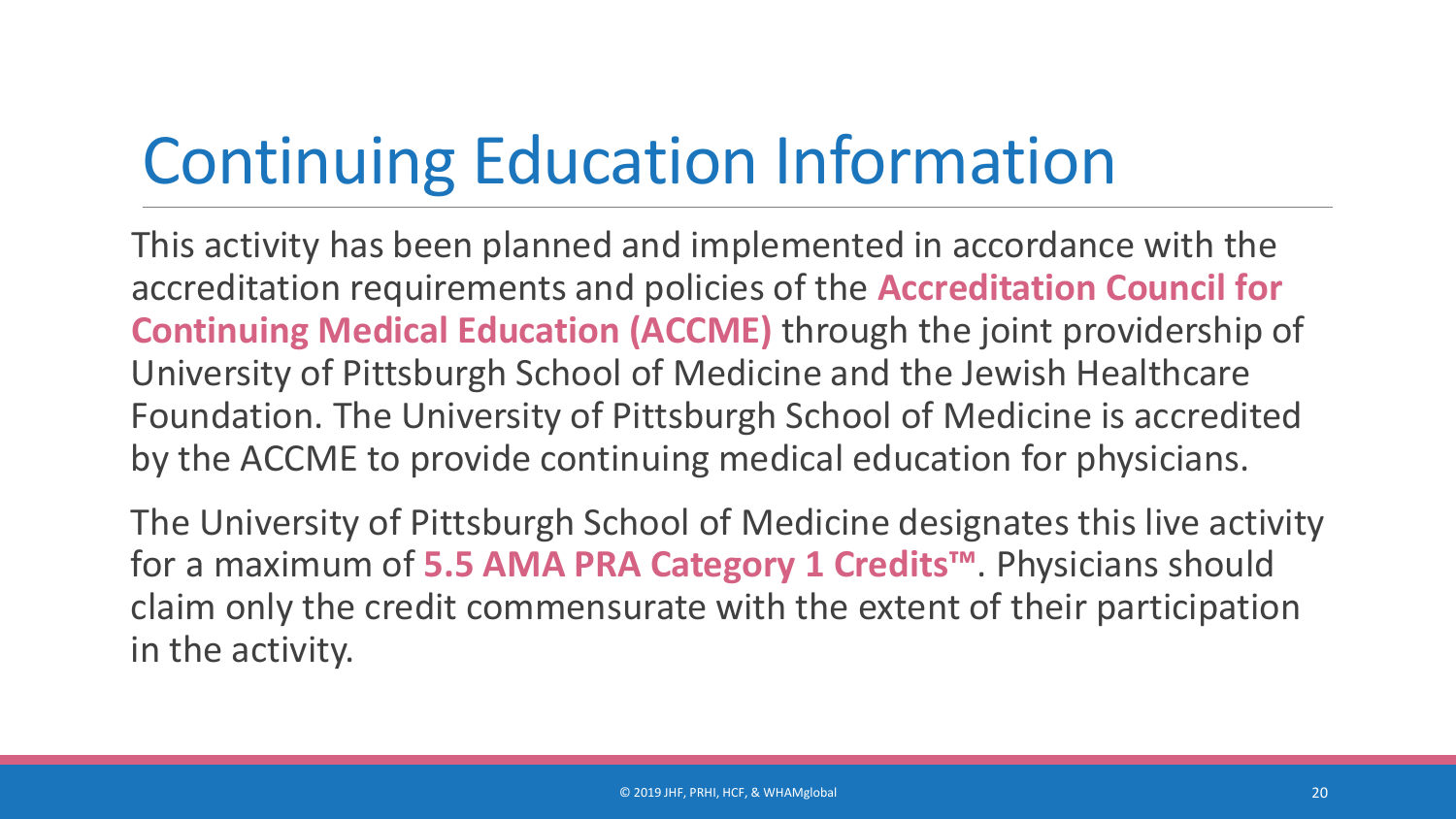## Continuing Education Information

This program is offered for **5.5 hours of social work continuing education** through co-sponsorship of the University of Pittsburgh's School of Social Work, a Council on Social Work Education-accredited school and, therefore, a PA pre-approved provider of social work continuing education. These credit hours satisfy requirements for LSW/LCSW, LPC and LMFT biennial license renewal. For information on social work continuing education call (412) 624-6902.